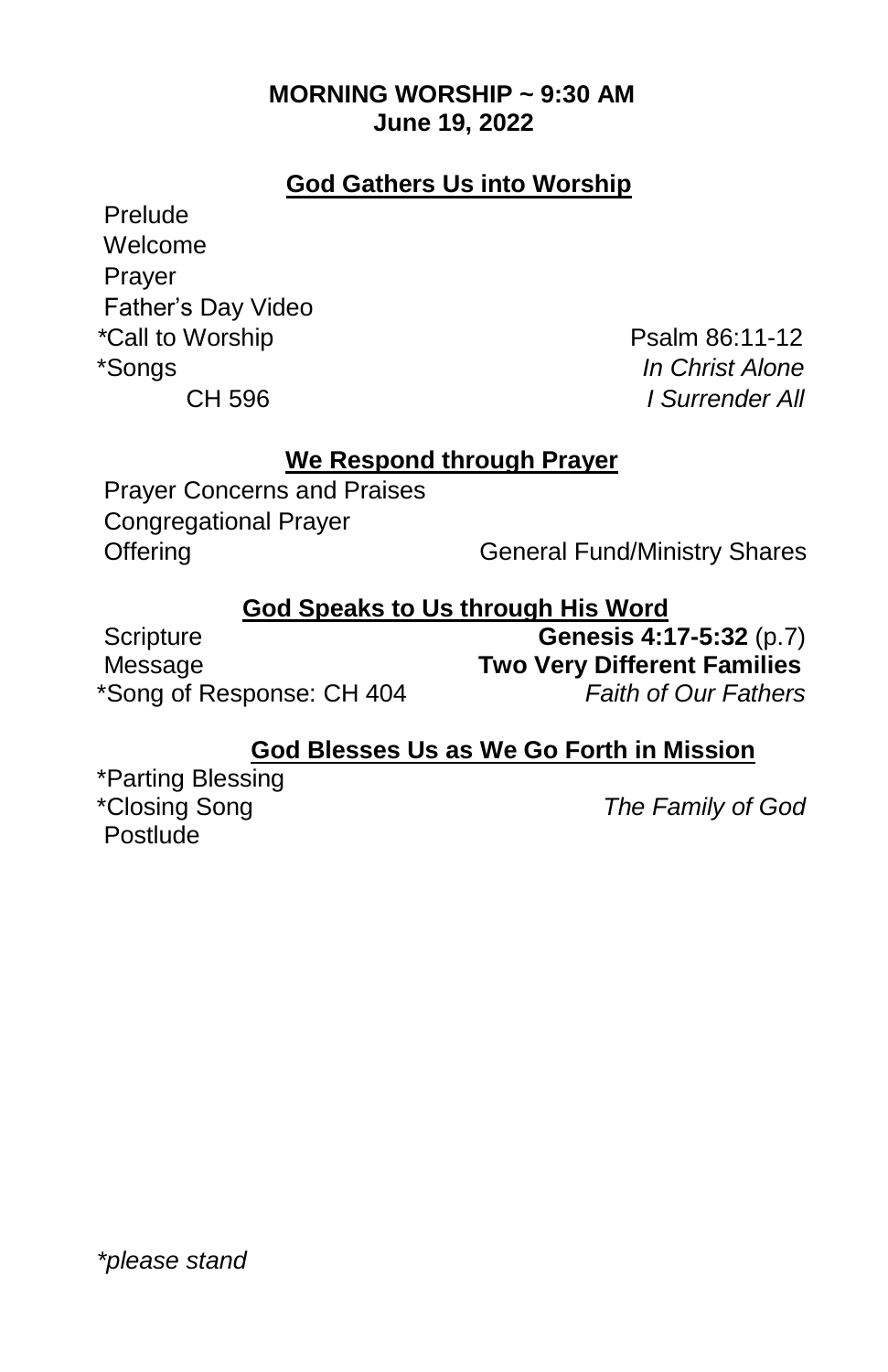## **EVENING SERVICE 6:00 PM**

## **God Gathers Us into Worship**

Prelude Welcome Opening Prayer

## **We Lift Our Voices to God in Worship**

\*Call to Worship **Psalm 9:9-10** \*Opening Songs: CH 139 *Great Is Thy Faithfulness* 575 *Leaning on the Everlasting Arms*

\*Apostles' Creed

## **We Respond through Prayer**

\*Song of Prayer: CH 488 *Just as I Am*  Prayer Concerns and Praises Congregational Prayer Offering **International Campus Ministry** 

# **God Speaks to Us through His Word**

Scripture **Psalm 91** (p.930) Pastor: This is the Word of the Lord. People: **Thanks be to God.** Sermon **Safe in the Arms of God**  Prayer \*Song of Response: CH 11 *Come, Thou Fount* 

## **God Blesses Us as We Go Forth in Mission**

\*God's Parting Blessing \*Closing Song: CH 488 vs 4 *Just as I Am* Postlude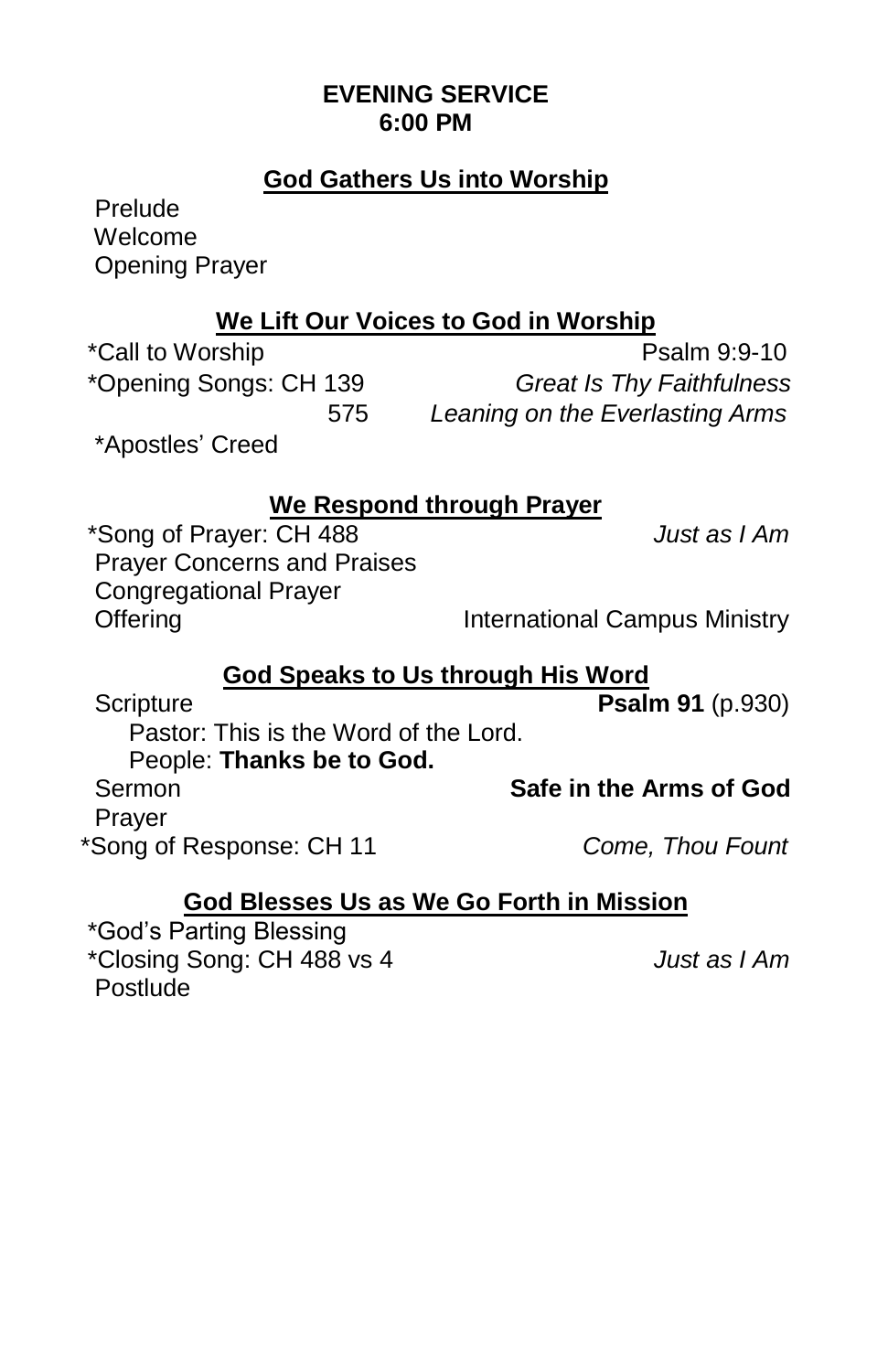#### **BUILDING AND GROUNDS**

Vern Klaasen Scott Tuinstra 269-225-9531 Renee Aukema Kevin DeKoekkoek Nancy Leep, Dave Mejeur Jared Westendorp

#### **EDUCATION**

Cameron Tuinstra Laura Westendorp 616-293-8274 Dawn Anderson, Keith Smit Bob Katje

**EXECUTIVE** Dan Jager 616-291-7888

Les Lynema Harold Wykstra Cameron Tuinstra/T. Westendorp

#### **FINANCE**

Tim Westendorp 269-204-8729 Sue Tiemeyer, Wayne Leep

#### OUTREACH

Don Smith Nancy Leep, Les Lynema Bruce Mejeur, Mardi Noorman Deb Smit, Pastor Derek

#### CHURCH SECURITY

Dave Misner Kevin DeKoekkoek, Stan Leep Harold Wykstra, Earl Wykstra Ron VandenBerg, Chase DeMaagd Larry Tuinstra, Scott Tuinstra

#### WORSHIP

Harold Wukstra Sara Denzel 210-608-0075 Julie Wubben Ruth Katje, Denise Leep Joanne Mejeur, Libby Dendel Pastor Derek

#### **NURSERY**

Jen DeYoung 269-672-7496 Laura DeMaagd Jessica Tucker

**JANITOR** Jen Tuinstra 269-779-2323

### **SOUND** Harold Wykstra 269-217-6463 Bruce Tiemeyer, Don Wubben Ryan Tucker, Earl Wykstra

**GEMS** Becky Rillema 616-262-3827

**CADETS** Scott Rillema 616-318-7864

#### **SR HIGH YOUTH**

Eric Zudweg 616-337-4128 Alex Wubben-Zudweg 269680594

#### **JR HIGH YOUTH**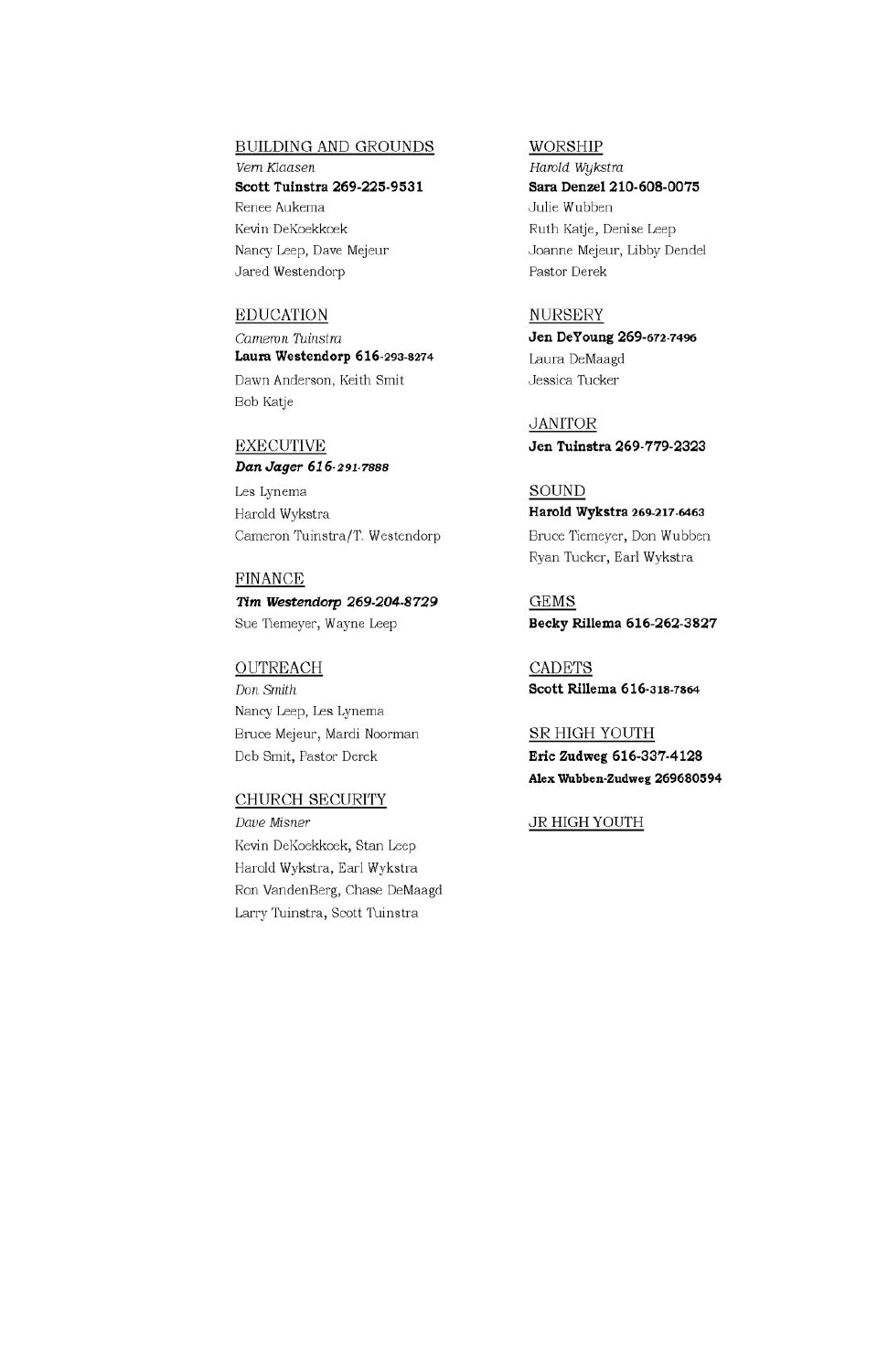

*East Martin Christian Reformed Church*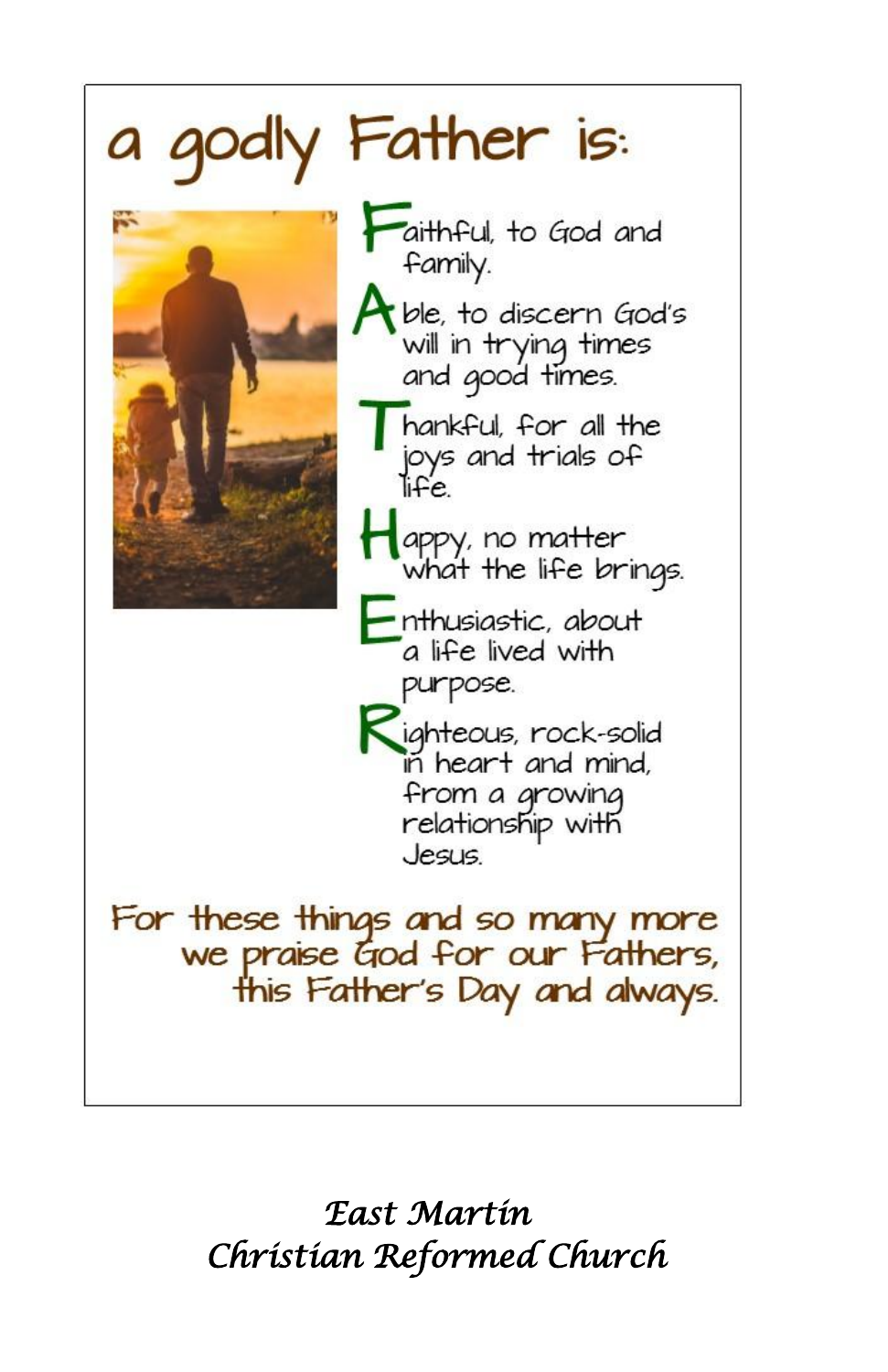## **COUNCIL MEMBER PRAYER REQUEST**

Please remember to pray for God's guidance and direction for Dave Misner this week.

| <b>OFFERINGS</b>                  |                                      |  |
|-----------------------------------|--------------------------------------|--|
| Today                             | AM: General Fund/Ministry Shares     |  |
|                                   | PM: International Campus Ministry    |  |
| <b>Next Week</b>                  | AM: World Renew - DRS                |  |
|                                   | <b>PM: Mel Trotter Ministries</b>    |  |
| <b>GREETERS</b>                   |                                      |  |
| Today                             | AM: Dave & Jean Mejeur, Dave Misner  |  |
|                                   | PM: Bruce & Sue Tiemeyer             |  |
| <b>Next Week</b>                  | AM: Les & Rena Lynema, Bob Katje     |  |
|                                   | PM: Scott & Jen Tuinstra             |  |
| <b>LIBRARY</b>                    |                                      |  |
| <b>Today</b>                      | Carolyn VanderMeulen                 |  |
| <b>Next Week</b>                  | Linda DeYoung                        |  |
| <b>NURSERY</b>                    |                                      |  |
| Today                             | Hailey and Kylee Tuinstra            |  |
| <b>Next Week</b>                  | <b>Riley and Addison Tuinstra</b>    |  |
|                                   |                                      |  |
| <b>USHERS</b>                     |                                      |  |
| Today                             | Dean VanderMeulen, Bruce Tiemeyer,   |  |
|                                   | Chase DeMaagd                        |  |
| <b>Next Week</b>                  | Bruce Aukema, Joel and Jacob DeYoung |  |
|                                   |                                      |  |
| <b>LORD'S SUPPER</b> September 11 |                                      |  |

|                | <b>OUR WEEK</b> | June 19, 2022                 |
|----------------|-----------------|-------------------------------|
| <b>Sunday</b>  | 8-9:00 AM       | <b>Prayer Group</b>           |
|                | 10:30 AM        | <b>Fellowship Coffee</b>      |
|                |                 | <b>Children's Bible Story</b> |
| <b>Monday</b>  | 6:30 PM         | Ladies Bible Study            |
|                | 7:00 PM         | <b>Building Committee</b>     |
| <b>Tuesday</b> | 7:00 PM         | <b>Worship Committee</b>      |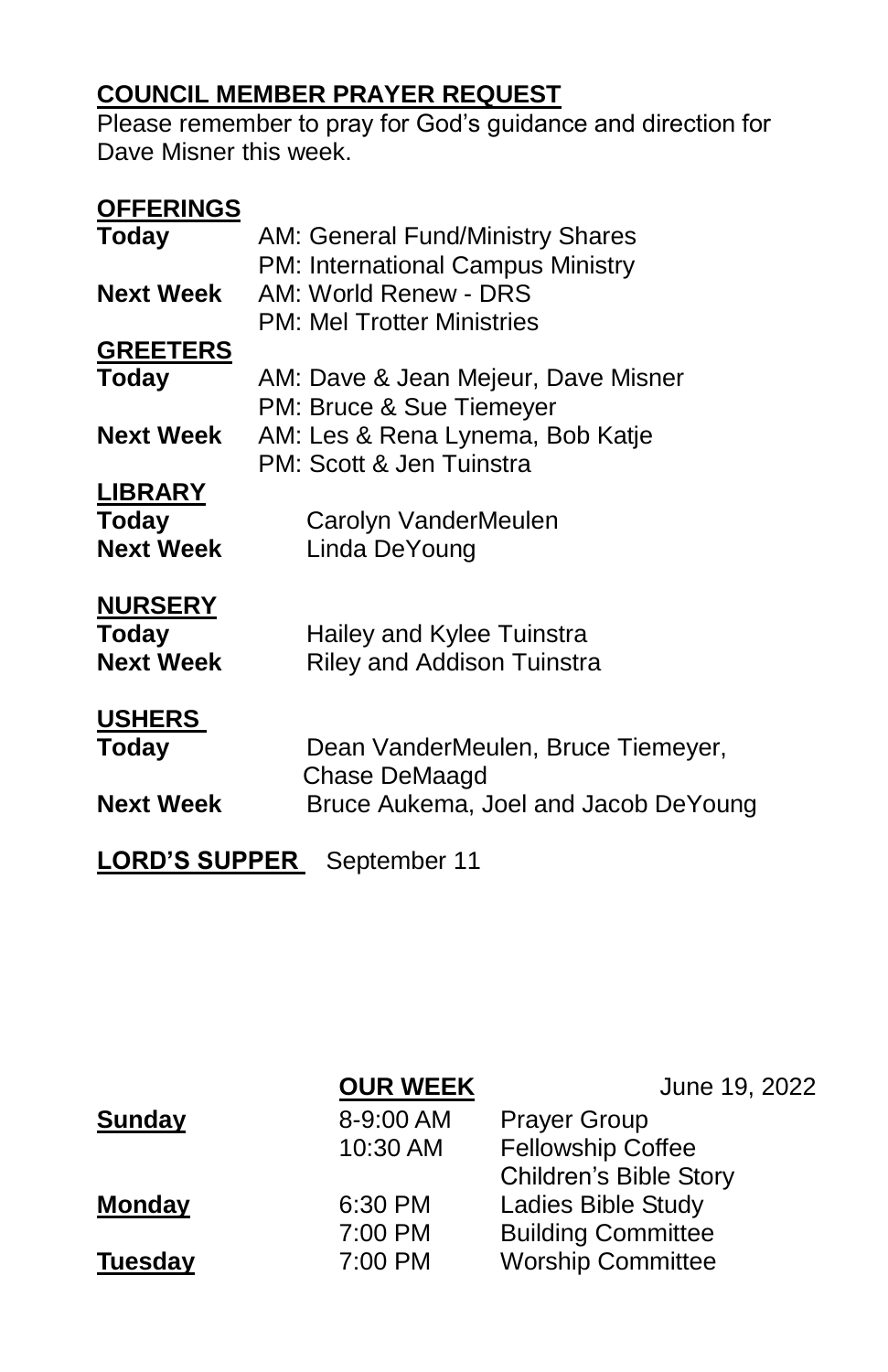Thank you and welcome to Pastor Ron Bouwkamp who leads us in worship and brings us God's word at this morning's service, and to Mr. Ron VanderRoest for this evening's service. Next week will be Pastor Bouwkamp in the morning and Pastor Mark Heijerman in the evening.

All articles for the *Echoes* are due today.

To all ladies and girls of East Martin: Save the date of Thursday, July 14, for a grocery bridal shower for Amanda Klaasen, Amber Leep and Kari (Mejeur) Zhou. An invitation with more details will be in your mailbox next week.

Jen Tuinstra is the new church custodian.

East Martin Christian School is looking for a part-time custodian. The position is 15 hours/week, currently structured as three days per week through the school year. For more information, please contact Wayne Leep at (269) 720-4310 or by emailing: [office@eastmartin.org.](mailto:office@eastmartin.org)

The school is also looking for a part-time Art teacher and parttime Physical Education teacher. For more information on either of these positions, please contact the school office at (269) 672- 5722 or by emailing: office@eastmartin.org.

Martin Reformed Church invites you to be a part of a great community outreach program, VBS. Join us June  $20-23<sup>rd</sup>$  from 9 – 11:30 for Bible Stories, Games, Snacks, Science, Crafts, Singing and more. To register your child or sign up to help, visit www.martinreformed.org. Questions? Call/text Sarah Broughman 269-760-9232 or email children@martinreformed.org.

Planned Parenthood, the ACLU, and others have organized a petition drive to accumulate over 400,000 signatures by July. **Do not sign** this petition! This petition drive is to change the Michigan Constitution, and would be the first step in attempting to wipe out all of Michigan's pro-life laws and abortion